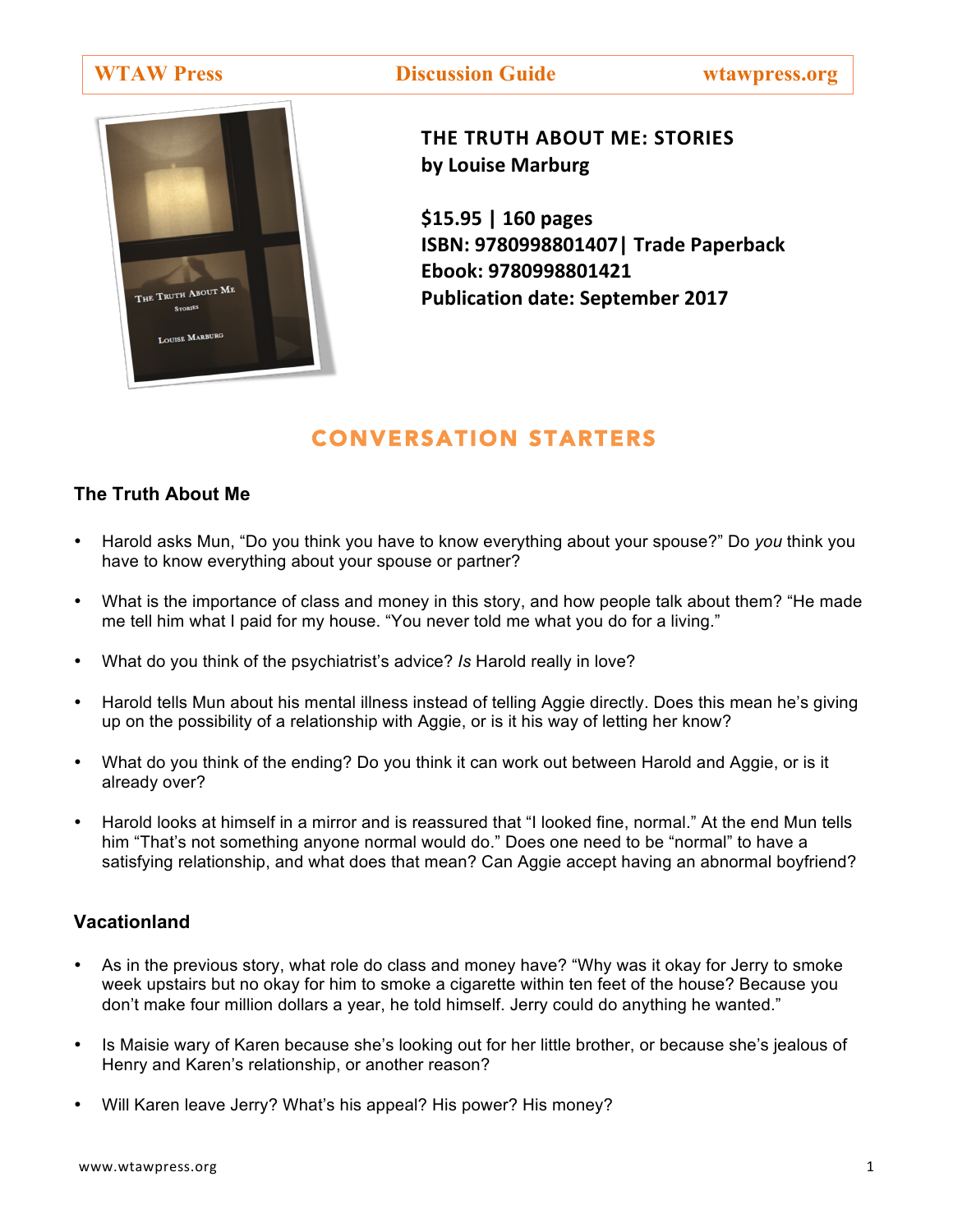- Is Karen a shallow person to be attracted to Jerry, or is it human nature?
- Henry and Maisie seem more self-aware than Jerry and Karen, or are they?

# **Anything Can Happen**

- How does the story of the marriage related to the story of the mass murder?
- What do the digressions in the narrator's thoughts contribute to the story? For example, "Tai Chi is surprisingly difficult, as anyone who does it will tell you."
- What effect does the mass murder have on the overall story? Is it melodramatic?
- Characters in many of the stories make ethical judgments and distinctions that aren't typically made by society, as in, in this story, "It's one thing to have a girlfriend on the side and another to leave your wife." What is the effect?

# **Myrna Athena**

- What is this story really about? The suicide seems to remind the protagonist of how dissatisfied he is with his own life, especially his job, where justice does not reign ("That isn't the way things work").
- Why is the story titled "Myrna Athena"? What role does she play in the narrator's life? Why does it shock him to find out so many people in the office feel close enough to her to have called her too?
- Assuming you find this story compelling, what makes you want to keep turning the pages? Is it to find out what happens? Is it because the narrator's voice interests or entertains you? What makes a character interesting?

### **Mrs. Temple**

- As in other stories, the characters make subtle distinctions. When Helena tells Daniel that he's nice, "Understanding," he said. "Polite. I'm not really all that nice." Is he accurate here? Do we see him as "nice" at the story's end?
- How does the Iraq War affect this story?
- In many of the stories, one person in a relationship (often a man) has left the other (often a woman) alone. In this story Helena's husband has left her, and Daniel's wife left him. They both seem understanding of the actions of their ex-spouses, but Helena judges Daniel's ex-wife harshly, and Daniel judges Helena's ex-husband harshly. Is Daniel's judgment of Helena too harsh?

### **The Narrow Rim**

• "Thought was a precipice, the narrow rim of the act." Why is the narrow rim between thought and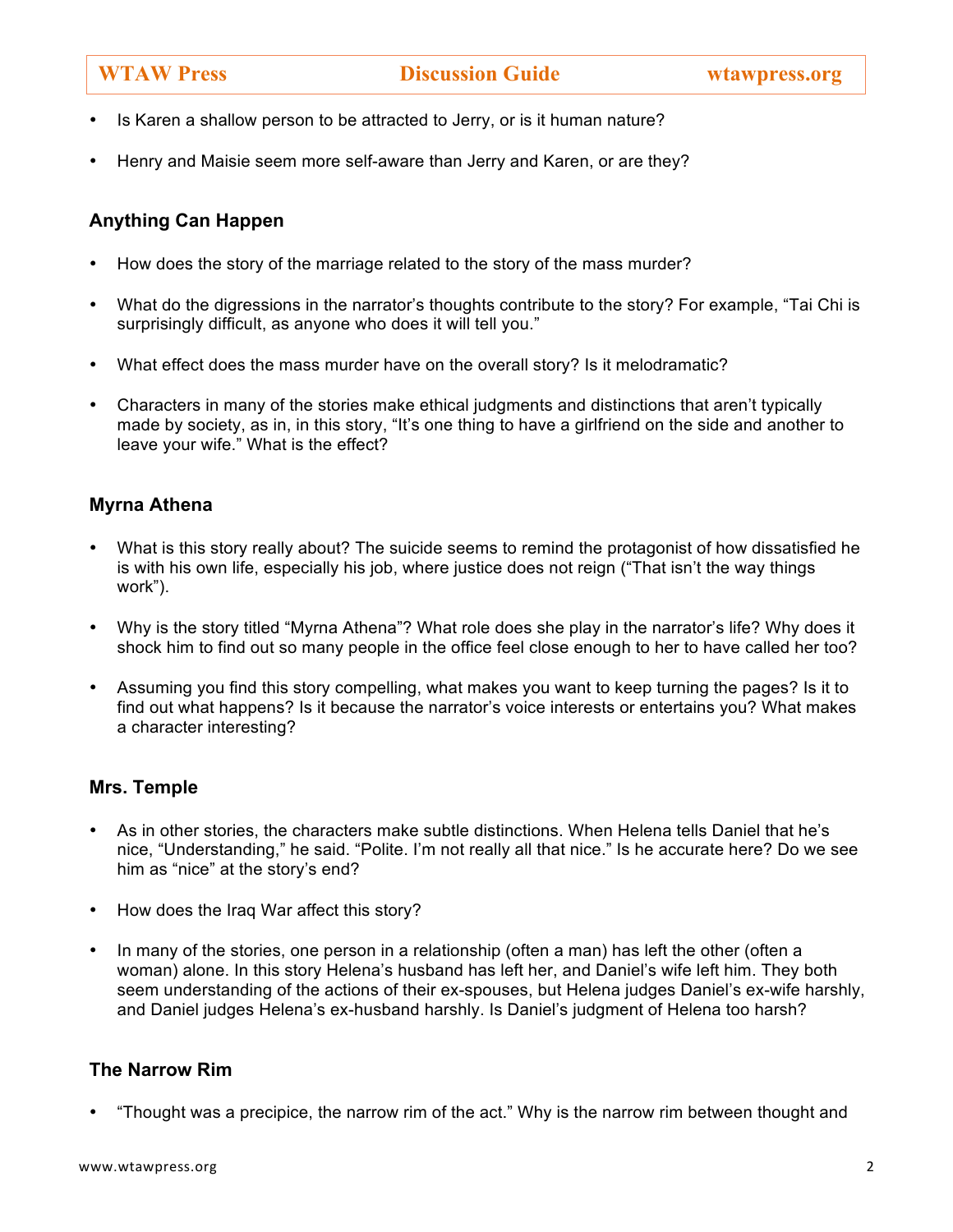action given to the title of the story?

• "Tell me the weirdest thing you ever did." The need to not fall into the trap of boring, clichéd conversation on a date seems similar to the need to not fall into boring, clichéd language in writing. What the trick to avoiding the trap?

#### **Indoor Voice**

- What do you make of the story's title? Does it work? If so, how?
- "Lying about the vacation had been more entertaining than talking about herself." This theme that fiction is more interesting than truth seems to run through the book, including the title story. Do you think that's true?
- Does Jenna change by the end of the story? The ending says she knows it's her illness talking when she says she wants to kill herself. Is that a sign that her medications are working, that she is finding her way back to health?

### **Stick Shift**

- Maddy says, "I had no idea about myself, whether I was pretty or different or what" and "I sat for a moment, trying to figure out what I wanted, or rather, who I wanted to be." The theme of identity runs through this and other stories. Who *does* Maddy want to be, and is it the same person as who she is?
- The story raises the theme of class again: the class difference between Maddy and Lance, and between Maddy and Wendy: "I had never told her what my mother once said, that Wendy's family was déclassé." Which characters are most aware of their own class? Are those most aware the most prejudiced or the least prejudiced? Are people trapped in their class or can they escape it?
- What do you think of this story's ending? Effective? Is there a sense of closure?

### **The Other Rachel Hersch**

- "The story had been intriguing until it became clear that the hippopotamus was never going to attack anyone." Does the hippopotamus ever attack anyone in this story? How do you think Rachel Hersch the editor would view this story?
- Have you ever tired to transform yourself, through your appearance or in other ways, into a new person the way Rachel does—get a make-over?
- What do you fear other people would say about you if you could observe them talking about you without their knowing you were listening?